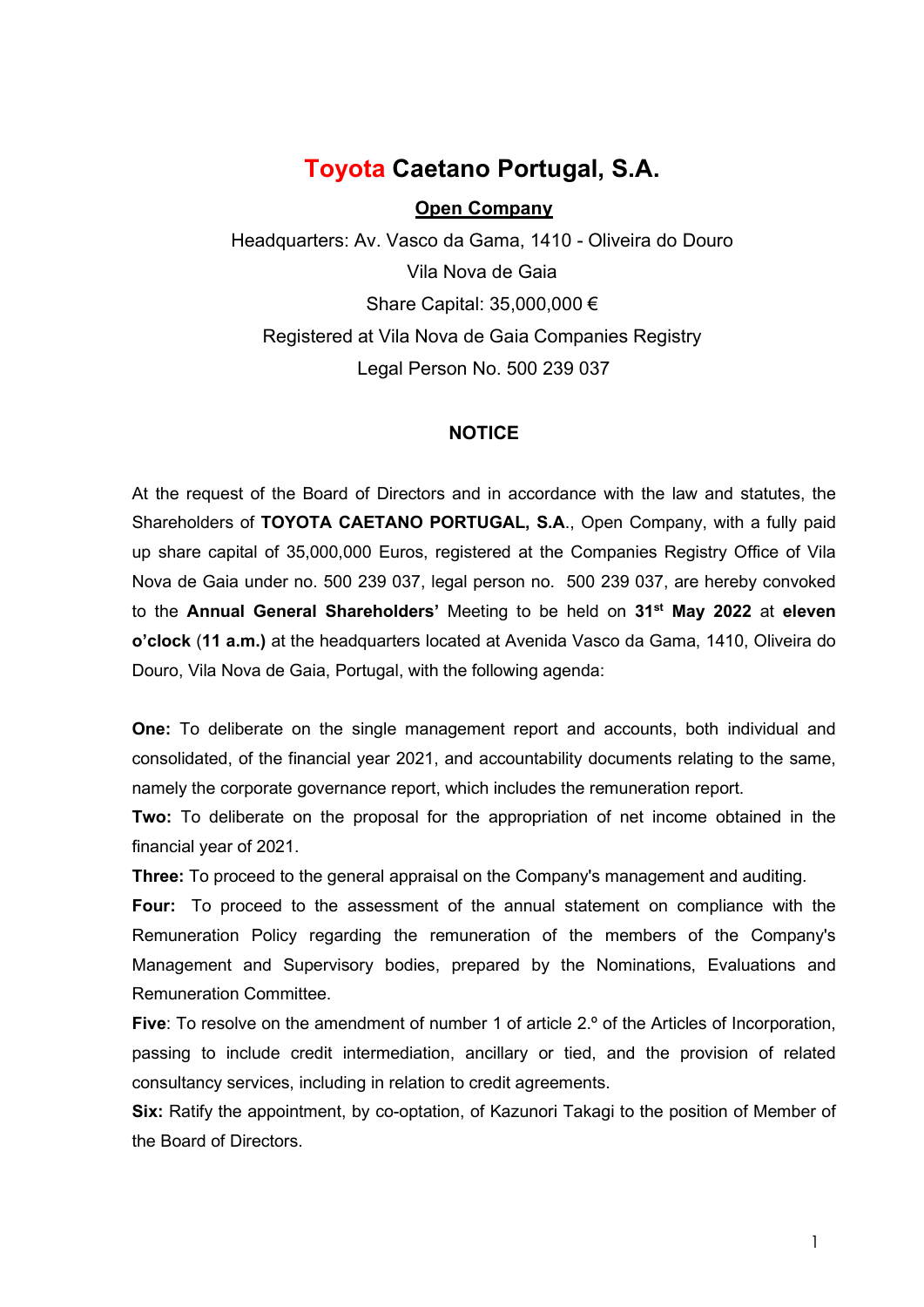Taking into account the provisions laid down in law and in the Articles of Association of the Company, the following should be highlighted:

# I) PREPARATORY INFORMATION OF THE GENERAL SHAREHOLDERS' MEETING

The accounting documents, the complete wording of the proposals and the other elements referred to in the provisions laid down in Article 289 (1) of Código das Sociedades Comerciais (Portuguese Commercial Companies Code), as well as all elements and documents referred to in Article 21-I (1) of Código dos Valores Mobiliários (Portuguese Securities Code) are at the disposal of the Shareholders, for consultation, at the headquarters of the Company, in the Company's website at www.toyotacaetano.pt, and at the Dissemination of Information System of the Securities Market Committee at www.cmvm.pt, from the date of disclosure of this convening notice.

# II) PARTICIPATION IN THE GENERAL SHAREHOLDERS' MEETING

- 1. Only Shareholders holding shares with right to at least one vote, at 00:00 PM (GMT), on 24<sup>th</sup> May 2022 ('Registration Date'), will be entitled to take part of the General Shareholders' Meeting to discuss and vote. As such, Shareholders with no voting rights cannot attend the General Shareholders' Meeting.
- 2. To each group of one hundred shares corresponds one vote.
- 3. The exercise of the rights referred to in paragraph 1 above, is not affected by the transference of shares subsequently to the 'Registration Date', and is not dependent on share freezing between that date and the date of the Meeting.
- 4. Shareholders who would like to take part of the General Shareholders' Meeting shall express such desire, in writing, to the Chairman of the Board of the General Meeting and to the financial intermediary where the individual registration account is open, the latest by 23:59 PM (GMT) of 23<sup>rd</sup> May 2022 and may to this end, use the e-mail and declaration forms available at the Company's headquarters and in the website www.toyotacaetano.pt. For the statements to be sent to the Chairman of the Board of the General Shareholders' Meeting, the e-mail address assembleiageral@toyotacaetano.pt can be used.
- 5. In turn, until 23:59 PM (GMT) of  $24<sup>th</sup>$  May 2022, the financial intermediary informed of the intention of the Shareholders in taking part of the General Shareholders' Meeting shall send the Chairman of the Board of the General Shareholders' Meeting information on the number of registered shares held by each of the aforesaid clients, with reference to the 'Registration Date'. To this end, the e-mail address assembleiageral@toyotacaetano.pt can be used.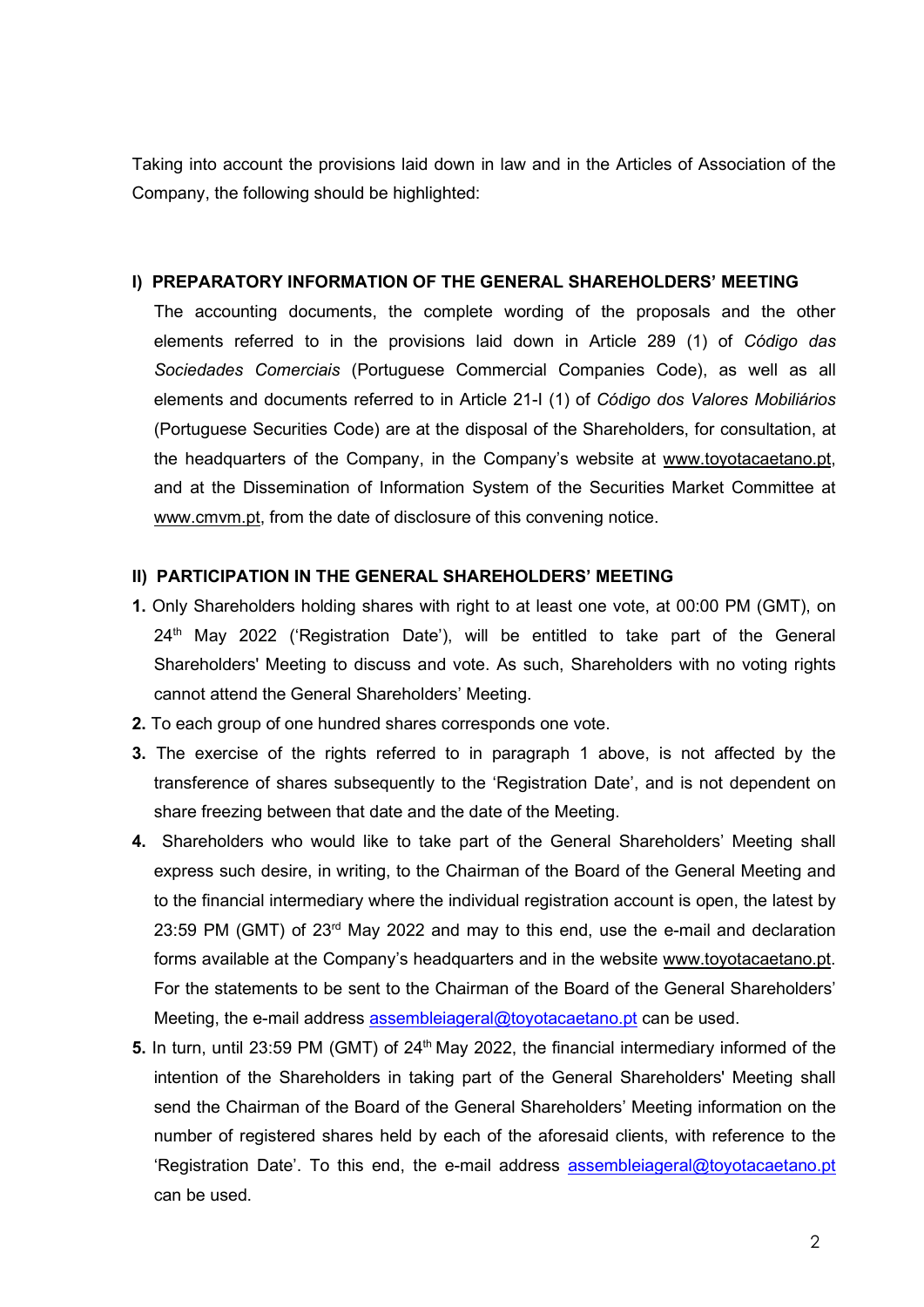- 6. However, Shareholders who have declared their intention to participate in the General Shareholders' Meeting and conveyed the ownership of shares between the 'Registration Date' and the end of the General Shareholders' Meeting should inform immediately to Chairman of the Board of the General Meeting and the Securities Market Committee on such intention.
- 7. The shareholders who, professionally, are holders of shares in their own name but on behalf of clients and would like to vote differently, should comply with the provisions of paragraphs 4 and 5 above and submit to the Chairman of the Board of the General Meeting by 23:59 PM (GMT) on 24<sup>th</sup> May 2022, using sufficient and equivalent evidence, (i) the identification of each client and the number of shares to be voted on their behalf and (ii) voting instructions, specific for each item on the agenda, provided by each client.
- 8. In the case of shared ownership of shares, the common representative or a representative may attend the General Shareholders' Meeting.

#### III) Shareholders Representation

- 1. Shareholders with voting right may be represented in the General Shareholders' Meeting by means of a written document, signed and addressed to the Chairman of the General Meeting and submitted to the latter until the beginning of the activities undertaken by the General Shareholders' Meeting, and, to this end, the representation document form can be used; the form is available from the date of publication of this convening notice at the headquarters of the Company and also at the website www.toyotacaetano.pt, and can be sent by e-mail to the address assembleiageral@toyotacaetano.pt.
- 2. Without prejudice of the collective voting referred to in Article 385 of Código das Sociedades Comerciais (Portuguese Commercial Companies Code), a Shareholder may appoint different representatives regarding the shares held in different securities accounts.
- 3. Shareholders holding less than one hundred shares may be grouped in order to complete the number of shares with voting rights, but they should be represented by a person with full legal capacity designated for that purpose; to this end, the form available at the headquarters of the Company and also in the website www.toyotacaetano.pt can be used and the instruments used for the grouping of Shareholders and respective representation should be addressed to the Chairman of the Board of the General Meeting and be submitted until the beginning of the activities carried out by the General Shareholders' Meeting; to this end, the e-mail address assembleiageral@toyotacaetano.pt can be used.

#### IV) Inclusion of Subjects in the Agenda and Submission of Deliberation Proposals

Shareholders owning shares corresponding to at least two percent of the share capital, and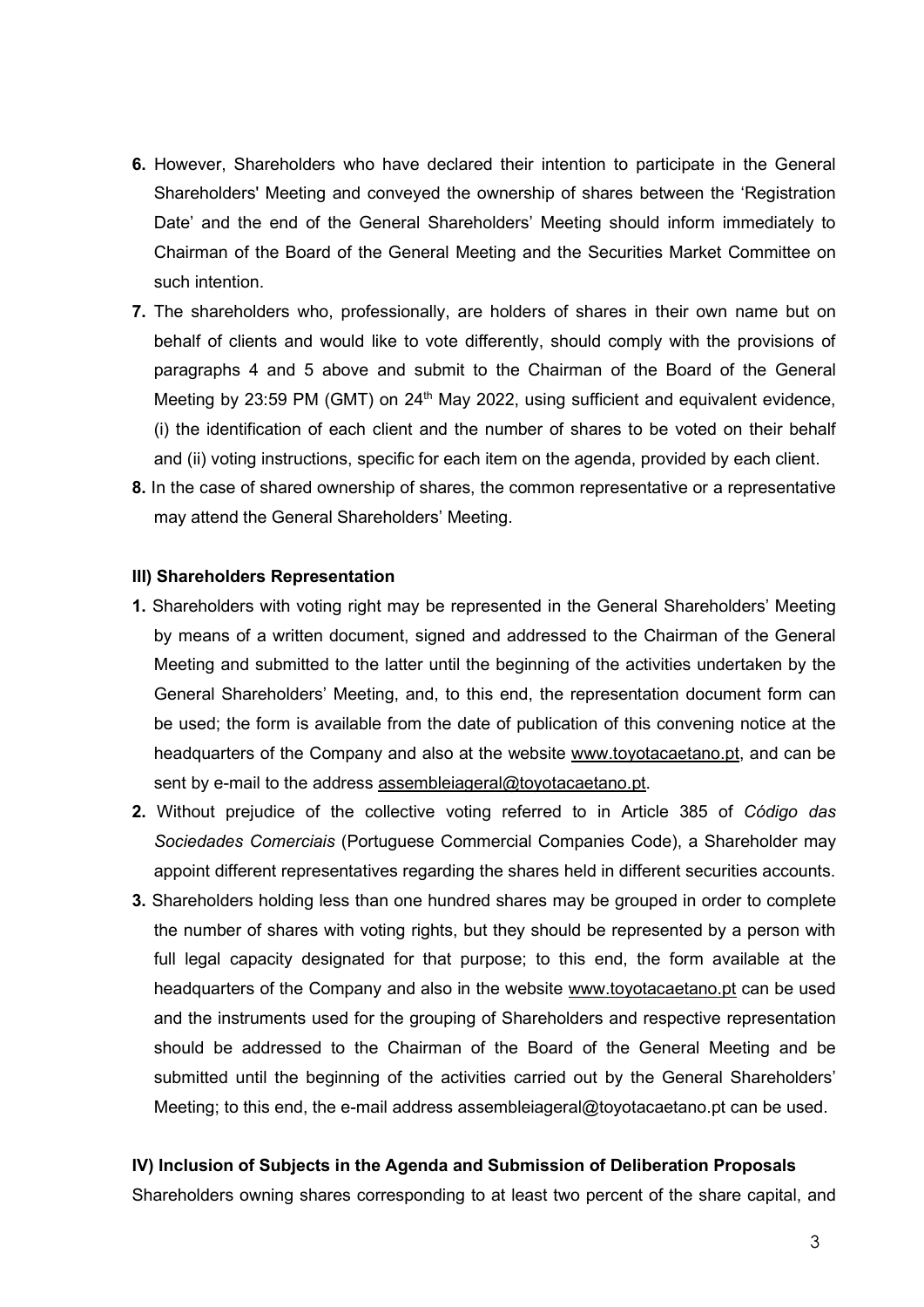upon written request addressed to the Chairman of the Board of the General Meeting within five days after publication of this convening notice may:

(i) request the inclusion of new subjects in the agenda, the request accompanying a deliberation proposal for each subject whose inclusion is intended;

(ii) request the inclusion of deliberation proposals regarding subject(s) included in the agenda or added to the agenda, attaching to the request the information that should accompany the deliberation proposal.

# V) Right to Information in the General Shareholders' Meeting

Any Shareholder may request, during the General Shareholders' Meeting, the provision of truthful, complete and explanatory information that enables him/her to form an opinion on the matters subject to deliberation. The information requested which may cover the relationships between the Company and other joined companies, should be provided by the company's body authorized to do so and can only be withheld if the disclosure of such information greatly jeopardizes the Company or other joined company or breaches confidentiality imposed by law.

# VI) Postal Voting

Postal voting is allowed and should be carried out according to the following terms and conditions:

- a) Postal voting should be sent to and received by the headquarters of the Company by registered letter with acknowledgement of receipt addressed to the Chairman of the Board of the General Meeting until 23:59 PM (GMT) of 23<sup>rd</sup> May 2022. The letter shall be sent in a closed envelope containing the votes, without prejudice of the declaration of intention to participate and of the information of the financial intermediary alluded to in II) – PARTICIPATION IN THE GENERAL SHAREHOLDERS' MEETING, paragraphs 4 and 5 respectively.
- b) The voting paper shall be signed by the legitimate shareholder or by his/her legal representative, and if the Shareholder is a natural person, the vote shall be accompanied by a certified copy of his/her Identification Card; if the Shareholder is a legal person, the signatures of the representatives should be certified by a competent authority as and empowered to do so.
- c) Postal votes shall be considered at the moment of voting at the General Shareholders' Meeting, when they will be added to the votes cast at the meeting.
- d) Only votes containing the following clear and unequivocal information shall be deemed valid: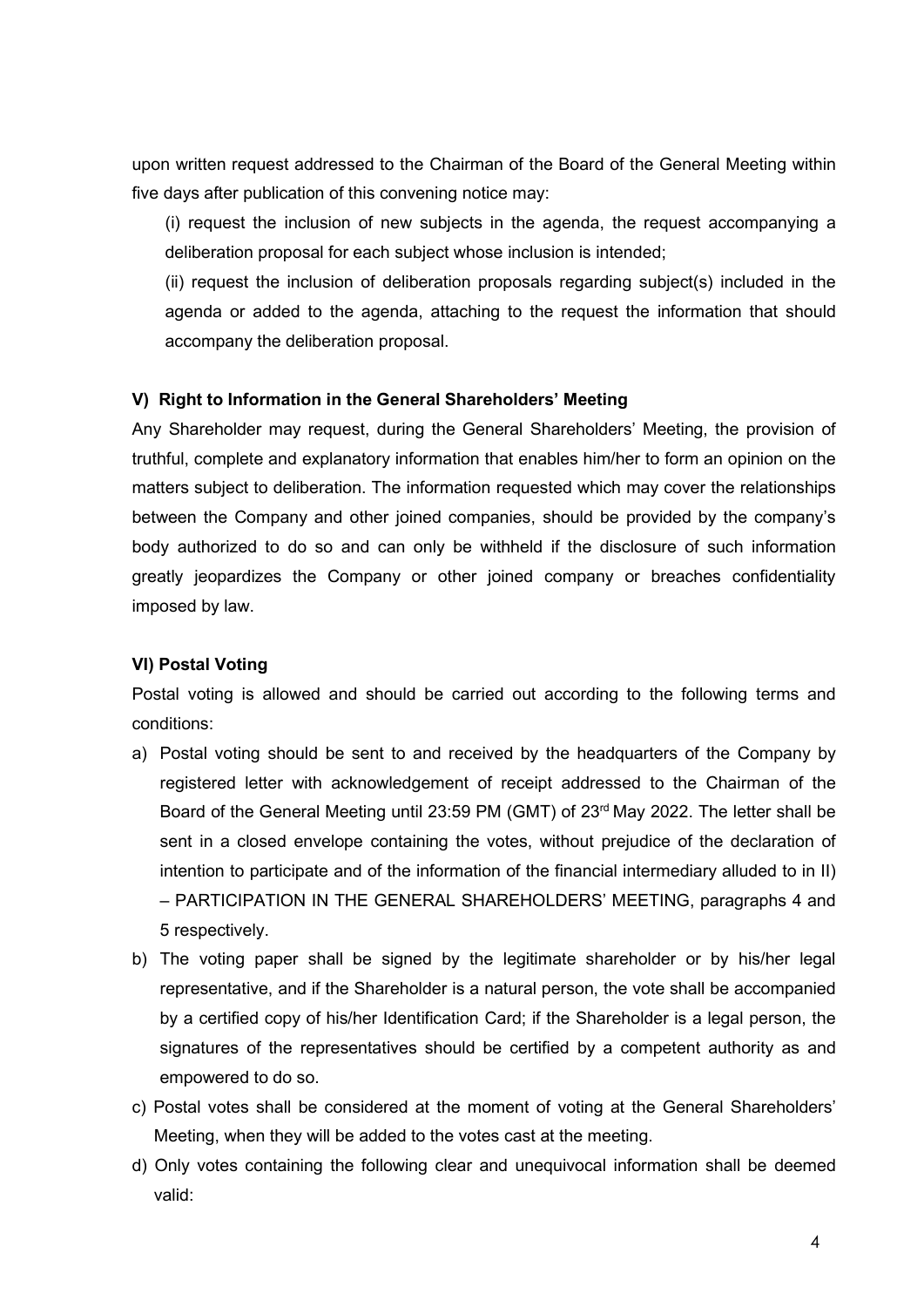- indication of the General Shareholders' Meeting and of the item/s of the respective agenda to which the vote refers;

- the specific proposal for which it is to be cast, including the indication of the respective proponent or proponents; however, the Shareholder casting a postal vote in relation to a given proposal may declare that he/she votes against all other proposals pertaining to the same point of the agenda, with no further specification.

- the precise and unconditional indication of the voting decision for each proposal, as well as whether the vote is maintained in case the proposal is altered by its proponent, the Shareholder being permitted to make his/her vote conditional on a given proposal to the approval or rejection of another proposal, within the scope of the same agenda item.

e) It is understood that Shareholders who send postal votes vote negatively on all deliberative proposals presented after the issuance of the vote.

Shareholders may use the postal voting template available at the headquarters of the Company and at the website on the internet, www.toyotacaetano.pt.

# VII) Total number of shares and voting rights

Under the terms and for the purposes set out in paragraph b) of number 1 of article 21.º-J of the Securities Code, the Company makes available at its the registered office and on its website on the Internet, www.toyotacaetano.pt, the total number of shares and voting rights on the date of publication of this notice.

# VIII) Other information - Covid-19

As a result of the current circumstances experienced on a global scale resulting from the Covid19 pandemic, TOYOTA CAETANO PORTUGAL, S.A., Open Company, informs that is implementing the recommendations publicly disclosed by the competent health authorities and will adopt all adequate measures to prevent the risk of contagion between participants of the General Shareholders' Meeting, namely the following:

- 1. disinfection of the facilities and materials used;
- 2. filling in a questionnaire on risk assessment associated with the disease by the new Coronavirus (COVID - 19), upon entering the building, in accordance with the Contingency Plan;
- 3. distance from the places assigned to the participants and the requirement to
- 4. procedure for cleaning the participants to access the meeting room where the General Assembly will be held.